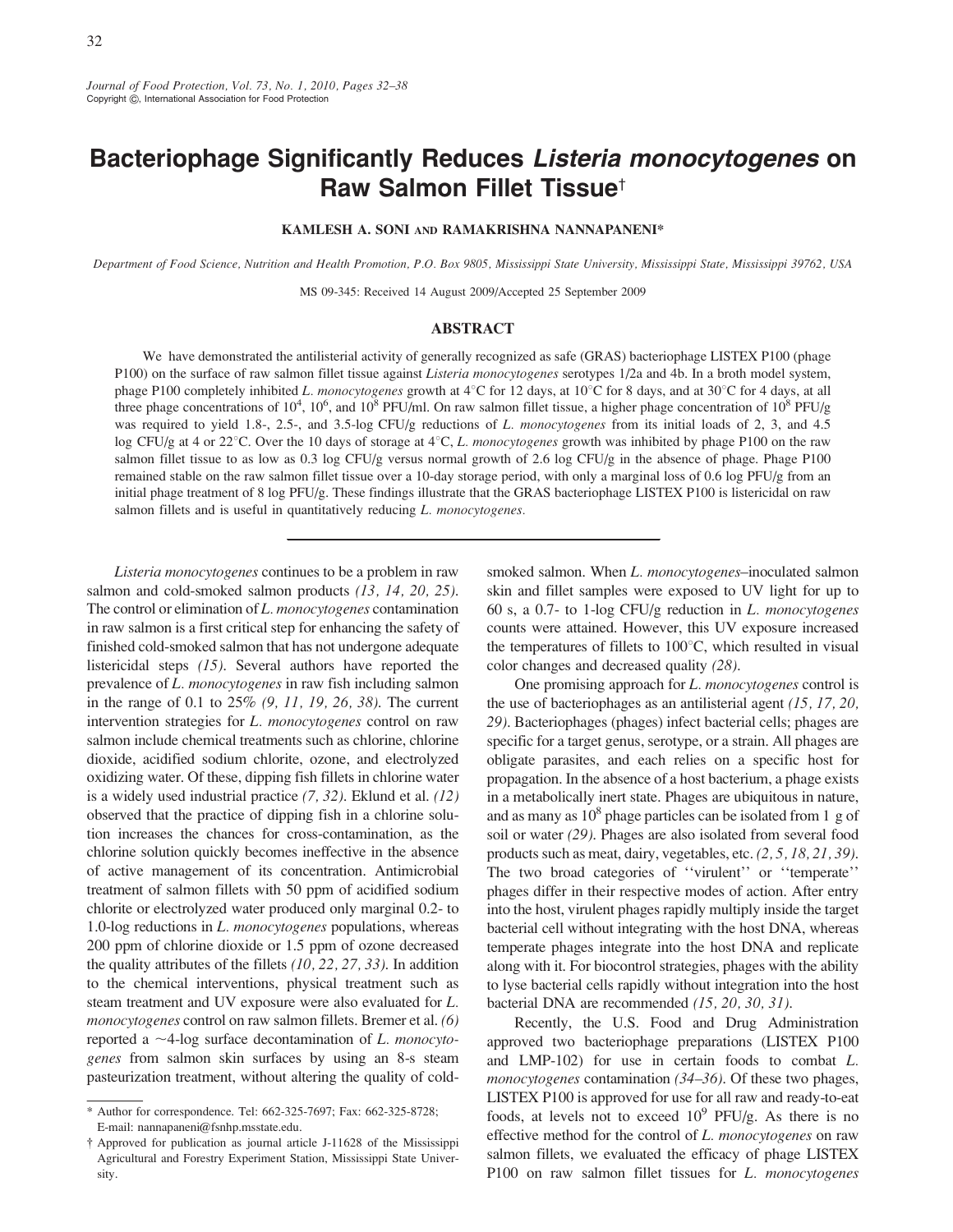biocontrol as a function of (i) phage dose, (ii) phage contact time, and (iii) storage temperature and storage time.

## MATERIALS AND METHODS

L. monocytogenes strains. Two L. monocytogenes serotypes, 1/2a (EGD strain) and 4b (Scott A strain), were used in this study. These strains were maintained in tryptic soy agar (TSA) slants and cultured at  $37^{\circ}$ C for 24 h in 10 ml of tryptic soy broth (TSB) to obtain cell concentrations of  $10^9$  CFU/ml (equivalent to an optical density at 600 nm  $[OD_{600}]$  of  $\sim$  1.2). To prepare inoculum, broth cell suspensions were washed twice by obtaining the cell pellets via centrifugation at  $10,000 \times g$  for 10 min, and resuspension in physiological saline (0.9% NaCl). The serial dilutions of the L. monocytogenes cell suspensions were then prepared in saline to obtain the desired cell concentrations. The two-strain mixture of L. monocytogenes EGD and Scott A was prepared by mixing equal volumes of the washed cell suspension containing  $10^9$  CFU/ml, and then performing serial dilutions in saline.

Bacteriophage source and plaque-forming assay. The U.S. Food and Drug Administration– and the U.S. Department of Agriculture, Food Safety and Inspection Service–approved bacteriophage preparation LISTEX P100 (phage P100) (34, 36) was obtained from EBI Food Safety, Inc. (Wageningen, The Netherlands). Phage P100 is reported active against multiple serovars of L. monocytogenes (8). Phage P100 stock solution in buffered saline had an approximate concentration of  $10^{11}$  PFU/ml. This concentration was determined with the following assay: The bacteriophage suspension was serially diluted in sterile buffer (100 mM NaCl, 10 mM MgSO<sub>4</sub>, and 50 mM Tris-HCl  $[pH 7.5]$ , and 100  $\mu$ l of each phage suspension was mixed with a 150  $\mu$ l of *L. monocytogenes* EGD or Scott A (OD<sub>600</sub>  $\sim$  1.2) cells in 4 ml of sterile soft agar (TSB containing  $0.4\%$  agar) at  $42^{\circ}$ C. The soft agar mixture was gently vortexed prior to pouring onto a TSA plate, and then distributed evenly by gentle rotation of the agar plate. The soft agar was allowed to solidify for 30 min at room temperature, and these plates were subsequently incubated in an inverted position for 18 to 24 h at  $30^{\circ}$ C. After the incubation period, the number of visible plaques was counted, and the resulting number multiplied by a dilution factor to obtain the counts, expressed as PFU per milliliter.

Effect of phage P100 on L. monocytogenes growth at different temperatures in broth. The effect of phage P100 on the inhibition of growth of L. monocytogenes EGD and Scott A was determined via a 24-well plate assay by measuring the optical density at 630 nm, and by viability testing. L. monocytogenes cell suspensions were serially diluted to achieve a concentration of  $10^4$  CFU/ml, and then they were distributed at 1.8 ml per well into the 24-well plates. These plates were incubated at 4 or  $10^{\circ}$ C for 1 h, or at  $30^{\circ}$ C for 30 min, to achieve temperature equilibration before being challenged with phage P100. Phage P100 was added at 0.2 ml per well to suspensions of  $10^5$ ,  $10^7$ , and  $10^9$  PFU/ml in TSB to yield final phage concentrations of  $10^4$ ,  $10^6$ , and  $10^8$  PFU/ ml, respectively. The untreated control consisted of 0.2 ml per well of TSB instead of phage P100. The media-only controls were also placed in each 24-well plate. Four replicate wells were maintained for each treatment. The plates were immediately placed at 4, 10, and  $30^{\circ}$ C, and  $OD_{630}$  was recorded with a 24-well plate reader (ELx800NB, BioTek Instruments, Winooski, VT) at specific intervals. To minimize the temperature fluctuation, each plate was removed from the incubator for a maximum of 20 to 30 s for the optical density readings. At the end of the incubation period at different temperatures (2 days at 30 $^{\circ}$ C, 8 days at 10 $^{\circ}$ C, and 12 days at  $4^{\circ}$ C), 250 µl per well of each treatment was spread plated on

polymyxin acriflavine lithium chloride ceftazidime aesculin mannitol (PALCAM) agar to recover surviving L. monocytogenes cells that could be present.

Salmon fillet tissue samples. Fresh, whole raw salmon fillets were purchased from a local retail grocery store and kept at  $4^{\circ}$ C for use within 24 h. For each experiment, raw salmon fillet tissue samples (10 g) of approximately 2-cm<sup>2</sup> blocks were prepared by cutting a large fillet by using a sterile knife on a sterile cutting board. For the purpose of inoculation, packing, and storage, two such tissue samples per treatment were placed in a sterile, polystyrene dish measuring 10.2 cm in diameter (hexagonal polystyrene weighing dishes, Fisher Scientific Co., Pittsburgh, PA), with the flesh side facing up. Each such polystyrene dish containing samples was sealed in a Ziploc bag (16.5 by 14.9 cm).

Effect of different phage P100 concentrations on L. monocytogenes reduction on raw salmon fillet tissue. Each raw salmon fillet tissue sample was inoculated with 50 µl of a serially diluted, two-strain (serotype 1/2a and 4b) mixture of L.  $monocy to genes$  suspension by depositing  $5-$  to  $10$ - $\mu$ l drops to the flesh side, to yield an inoculation level of approximately 4 log CFU/g. The samples were allowed to air dry for 15 min in a Biosafety Level 2 laminar flow hood for the attachment of L. monocytogenes cells. Each sample was then surface treated with serially diluted phage P100 on the flesh side by adding 100-µl suspensions of  $10^{10}$ ,  $10^{9}$ ,  $10^{8}$ ,  $10^{7}$ , and  $10^{6}$  PFU/ml in physiological saline to yield final doses  $10^8$ ,  $10^7$ ,  $10^6$ ,  $10^5$  and  $10^4$  PFU/g, respectively. For the untreated control, each sample received 100 µl of saline solution in lieu of phage P100. The duplicate samples per treatment were placed in a polystyrene dish, sealed immediately in a Ziploc bag for incubation at  $4^{\circ}$ C for 2 h, and then enumerated for L. monocytogenes.

Effect of phage P100 against low and high L. monocytogenes inoculum levels on raw salmon fillet tissue. The serial dilution of the L. monocytogenes cell suspension that contained both serotypes 1/2a and 4b was spot inoculated at 50 µl to yield 2, 3, or 4 log CFU/g on the flesh side of the 10-g raw salmon tissue sample, and then allowed to air dry as described above. These tissue samples were then surface treated with phage P100 by adding 100 µl of phage suspension to the flesh side, for a phage application dose of  $10^8$  PFU/g per 10 g of tissue sample. Each treatment, which consisted of duplicate tissue samples in a polystyrene dish, was immediately packed in a Ziploc bag for incubation at  $4^{\circ}$ C or room temperature (22 $^{\circ}$ C), and then enumerated for L. monocytogenes CFU after 30 min and 2 h.

Effect of phage P100 on L. monocytogenes growth during the shelf life of raw salmon fillet tissue. After the inoculation of 10-g samples of raw salmon fillet tissue with approximately 2 log CFU/g of L. monocytogenes serotype mixture (1/2a and 4b) to the flesh side, the samples were air dried as described above. For the phage  $P100$  treatment, a  $100$ -µl phage suspension was added to the flesh side to give a phage dose of  $10^8$  PFU/g per 10 g of tissue sample. After the phage treatment, the polystyrene dish containing duplicate tissue samples was immediately packed in a Ziploc bag for storage at  $4^{\circ}$ C, and then assayed for *L. monocytogenes* levels at 0, 1, 4, 7, and 10 days, at  $4^{\circ}$ C.

L. monocytogenes enumeration. Each salmon fillet tissue sample was aseptically placed in a stomacher bag containing 25 ml of peptone water  $(0.1\%$  peptone and  $0.02\%$  Tween 80), and then homogenized for 2 min in a stomacher (model 400C, Seward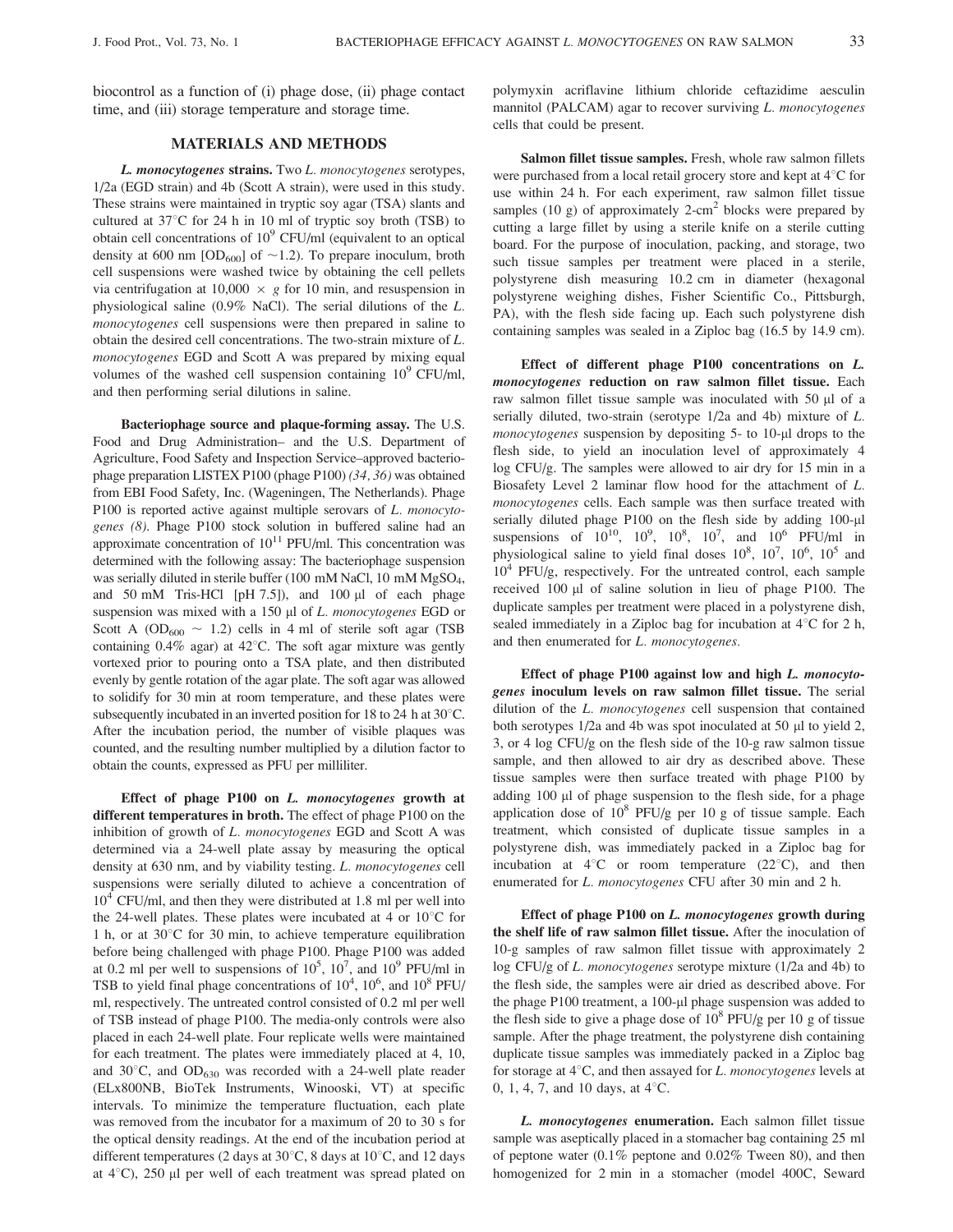Medical, London, UK) at 230 rpm. Ten milliliters of the homogenate was then concentrated by centrifugation at 12,000  $\times$  g for 5 min. This centrifugation step also significantly removed the phage P100 from the stomached rinses prior to direct plating for L. monocytogenes enumeration. After centrifugation, the top supernatant containing the phage P100 was removed, and the pellet containing L. monocytogenes cells was resuspended in 1 ml of peptone water. Subsamples of 100 or 250 ml (to yield a countable plate) from the resuspended pellet were then spread plated on PALCAM agar that contained the following Listeria-selective antibiotics: polymyxin B sulfate (10 mg/liter), acriflavin (5 mg/ liter), and ceftazidime (6 mg/liter). When required, a serial dilution step was performed after resuspending the pellet to yield a countable plate for *L. monocytogenes*. While enumerating the low levels of L. monocytogenes, the entire pellet in 1 ml was spread plated by using 250 µl per plate on four PALCAM plates.

Determination of phage P100 stability on salmon fillet tissue. The stability of phage P100 on salmon fillet tissue was determined at  $4^{\circ}$ C during the 10-day storage period. Each 10-g fillet tissue sample was surface treated with phage P100 by adding 100 ml of phage suspension to the flesh side to yield a final application of 108 PFU/g. After phage treatment, polystyrene dishes containing the duplicates tissue samples were packed immediately in a Ziploc bag for storage at  $4^{\circ}$ C for up to 10 days. Phage P100 was enumerated at 0, 1, 4, 7, and 10 days by using a plaque-forming assay. After each incubation period, the fillet sample was homogenized in 25 ml of peptone water by stomaching (as described above), and 1 ml of homogenate was filter sterilized with a  $0.22$ - $\mu$ m filter syringe. The filtrate was tested for PFU counts, as described earlier.

Statistical analysis. All experiments were repeated three times. L. monocytogenes counts were converted into log CFU per gram, and then analyzed with the SPPS statistical analyses software package (version 12.0, SPPS, Inc., Chicago, IL). Analysis of variance (ANOVA) was used for determining mean significant differences between controls and within phage treatments.

#### RESULTS

Phage P100 inhibits L. monocytogenes growth at different temperatures in broth. Figure 1 shows the inhibition in growth of L. monocytogenes in TSB at 4, 10, and 30°C in the presence of  $10^4$ ,  $10^6$ , and  $10^8$  PFU/ml of phage P100. As expected, the L. monocytogenes growth was temperature dependent ( $P < 0.05$ ). At 4<sup>°</sup>C, the OD<sub>600</sub> measurements for both L. monocytogenes EGD and Scott A strains remained below the threshold levels up to 8 days, and growth was only detected at 12 days. At  $10^{\circ}$ C, L. monocytogenes growth was observed after approximately 2 days, while at  $30^{\circ}$ C, growth occurred immediately after incubation. All phage concentrations of  $10^4$ ,  $10^6$ , and  $10^8$ PFU/ml were equally effective at all three temperatures in inhibiting *L. monocytogenes* growth. In the presence of phage P100, OD<sub>630</sub> measurements remained at initial threshold levels at all three temperatures throughout the test periods. No surviving L. monocytogenes cells (minimum detection limit of 10 CFU/ml) were detected at all three temperatures in phagetreated cell suspensions, which was determined by spread plating samples on PALCAM plates at the end of each incubation period. In Figure 1, the threshold levels of  $OD_{630}$  $\sim 0.05$  may be due to cell debris.



FIGURE 1. The inhibition of the growth of Listeria monocytogenes serotypes  $1/2a$  (A, C, E) and 4b (B, D, F) in the presence of different phage P100 concentrations at three temperatures.  $\Box$ , No phage;  $\triangle$ , phage P100 at 10<sup>4</sup> PFU/ml;  $\odot$ , phage P100 at 10<sup>6</sup>  $PFU/ml$ ;  $\bullet$ , phage P100 at 10<sup>8</sup> PFU/ml.

Reduction of L. monocytogenes counts on raw salmon tissue as a function of phage P100 density. Figure 2 shows the effect of varying phage concentrations  $(10^4$  to  $10^8$  PFU/g) on the reduction of L. monocytogenes counts from raw salmon fillet tissue samples that were inoculated with 4 log CFU/g of L. monocytogenes. The reductions in L. *monocytogenes* counts were proportional to the phage density, i.e., with an increase in phage concentration, there was a greater decrease in L. monocytogenes counts. There was no significant ( $P > 0.05$ ) reduction in L. *monocytogenes* counts on raw salmon fillet tissue when treated with a lower dose of phage P100 at  $10^4$ PFU/g, compared with the untreated control. Phage P100 doses of  $10^5$  and  $10^6$  PFU/g, though statistically significant  $(P < 0.05)$ , resulted in marginal reductions of 0.5 and 1.2 log CFU/g of L. monocytogenes, respectively. The phage treatment of  $10^7$  PFU/g resulted in 2-log CFU/g reductions in L. monocytogenes counts, while the higher phage treatment of  $10^8$  PFU/g was the most effective and yielded a  $\sim$ 3.5-log CFU/g reduction in L. monocytogenes counts within 2 h. With the exception of the  $10^4$  PFU/g treatment, all other phage treatments had reduced  $(P < 0.05)$  L. monocytogenes counts when compared with the untreated control. In addition, there was a significantly ( $P < 0.05$ )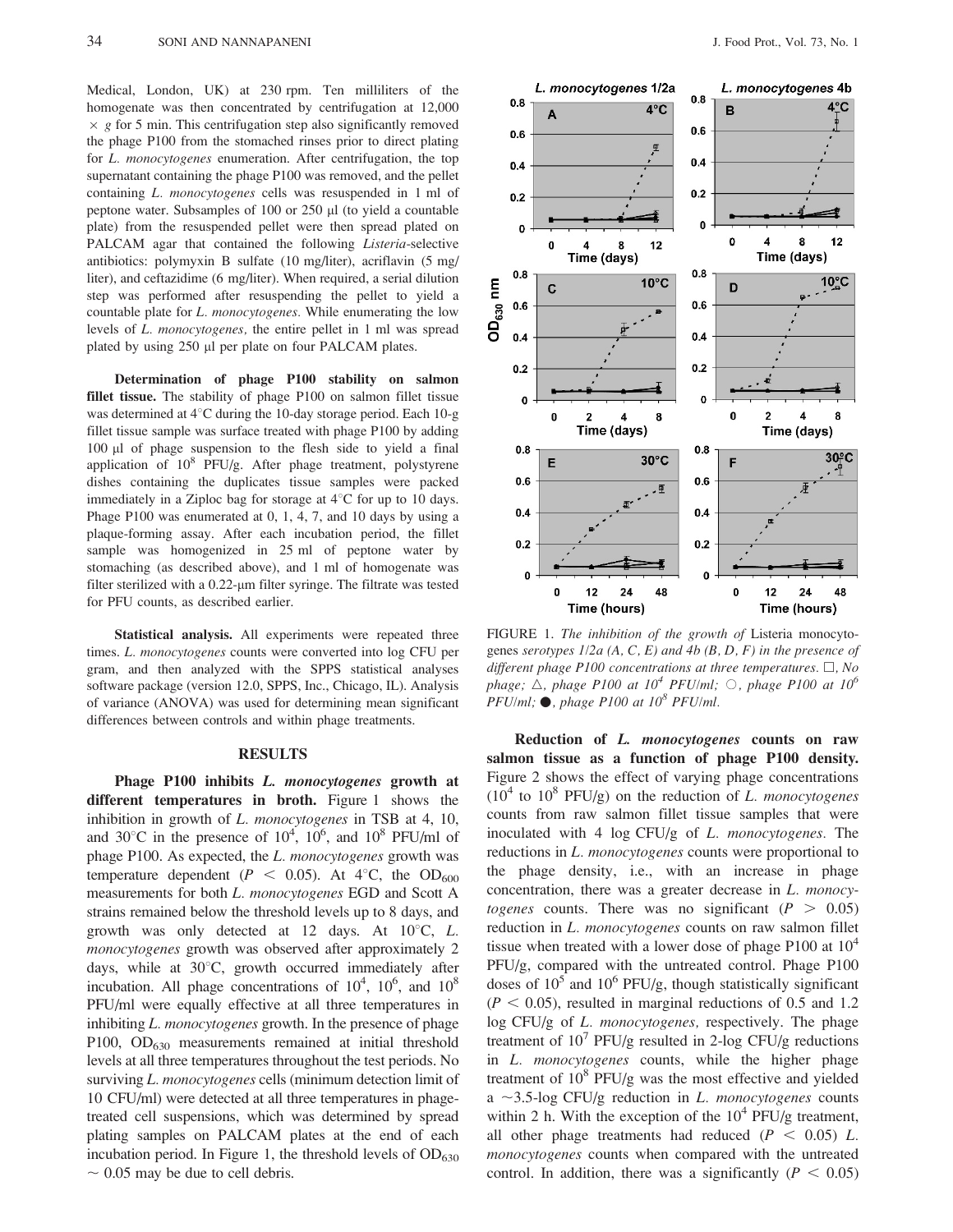

FIGURE 2. Reductions of Listeria monocytogenes within 2 h at  $4^{\circ}$ C on raw salmon fillet tissue with different concentrations of phage P100. Bars with different letters represent significant ( $P \le$ 0.05) differences based on the least-squares difference, one-way ANOVA test.

higher reduction in *L. monocytogenes* counts with an increase in phage density.

Reduction in L. monocytogenes counts as a function of inoculum load and temperature. Figure 3 shows the reduction in *L. monocytogenes* counts by the phage P100 treatment within 30 min or 2 h, at  $4^{\circ}$ C or room temperature (22 $^{\circ}$ C). The *L. monocytogenes* serotype mixture of 1/2a and 4b was surface inoculated at 2-, 3-, and 4-log CFU/g levels on the raw salmon fillet tissue, and then surface treated with phage P100 at  $10^8$  PFU/g. Over all, there was a significant  $(P < 0.05)$  reduction in L. monocytogenes counts at both temperatures (4 or  $22^{\circ}$ C), due to the phage P100 treatment. In addition, similar levels of reduction in L. monocytogenes counts were observed between the 30-min and 2-h phage treatments at both temperatures. The 4-log CFU/g inoculum levels of L. monocytogenes decreased to approximately 1 log CFU/g (a 3-log reduction when treated with phage P100 treatment at both temperatures). At the 3-log CFU/g inoculum level, the decrease in L. monocytogenes counts were 2.5 to 2.9 log, and at the 2-log CFU/g inoculum level, the decrease in L. monocytogenes counts was approximately 1.9 log at both temperatures.

Reduction of L. monocytogenes growth by phage P100 during the refrigerated shelf life of raw salmon fillets. Figure 4 shows the effect of phage P100 on L. monocytogenes during the 10-day storage period of raw salmon fillets at  $4^{\circ}$ C. During this storage period, the L. monocytogenes population in the untreated control grew by 1 log (from the initial load of 1.6 to 2.6 log CFU/g by day 10). Considering the initial load of L. monocytogenes at day 0, the phage P100 treatment resulted in an approximately 1.4-log reduction in L. monocytogenes count at day 1. During the subsequent storage period, L. monocytogenes counts in phage-treated samples remained at or below 0.3 log CFU/g, with no further decrease or increase. At the end of 10 days, the reductions in L. monocytogenes counts in phage treatment were about 2.3 log lower, compared with



FIGURE 3. Reductions of Listeria monocytogenes on raw salmon fillet tissue within 30 min or 2 h at  $4^{\circ}C$  or room temperature (22 °C) by phage P100. An L. monocytogenes serotype  $1/2a$  (EGD) and 4b (Scott A) mixture was inoculated at roughly 4 log CFU/g  $(A \text{ and } B)$ , 3 log CFU/g (C and D), and 2 log CFU/g (E and F) and treated with a phage concentration of  $10^8$  PFU/g.  $\blacksquare$ , No phage;  $\boxtimes$ , phage P100 treatments.

the no-phage control. Throughout the test period, L. *monocytogenes* counts were statistically ( $P < 0.05$ ) lower in phage-treated samples at 1, 4, 7, and 10 days, compared with the no-phage control.

Stability of phage P100 on salmon fillet tissue stored at  $4^{\circ}$ C. Figure 5 shows the stability of phage P100 at 4 and  $10^{\circ}$ C during the 10-day storage period of raw salmon fillets.



FIGURE 4. Reduction of Listeria monocytogenes growth during the 10-day shelf life of raw salmon fillets at 4 °C by phage P100.  $\Box$ , No phage;  $\bullet$ , phage P100 at 10<sup>8</sup> PFU/g.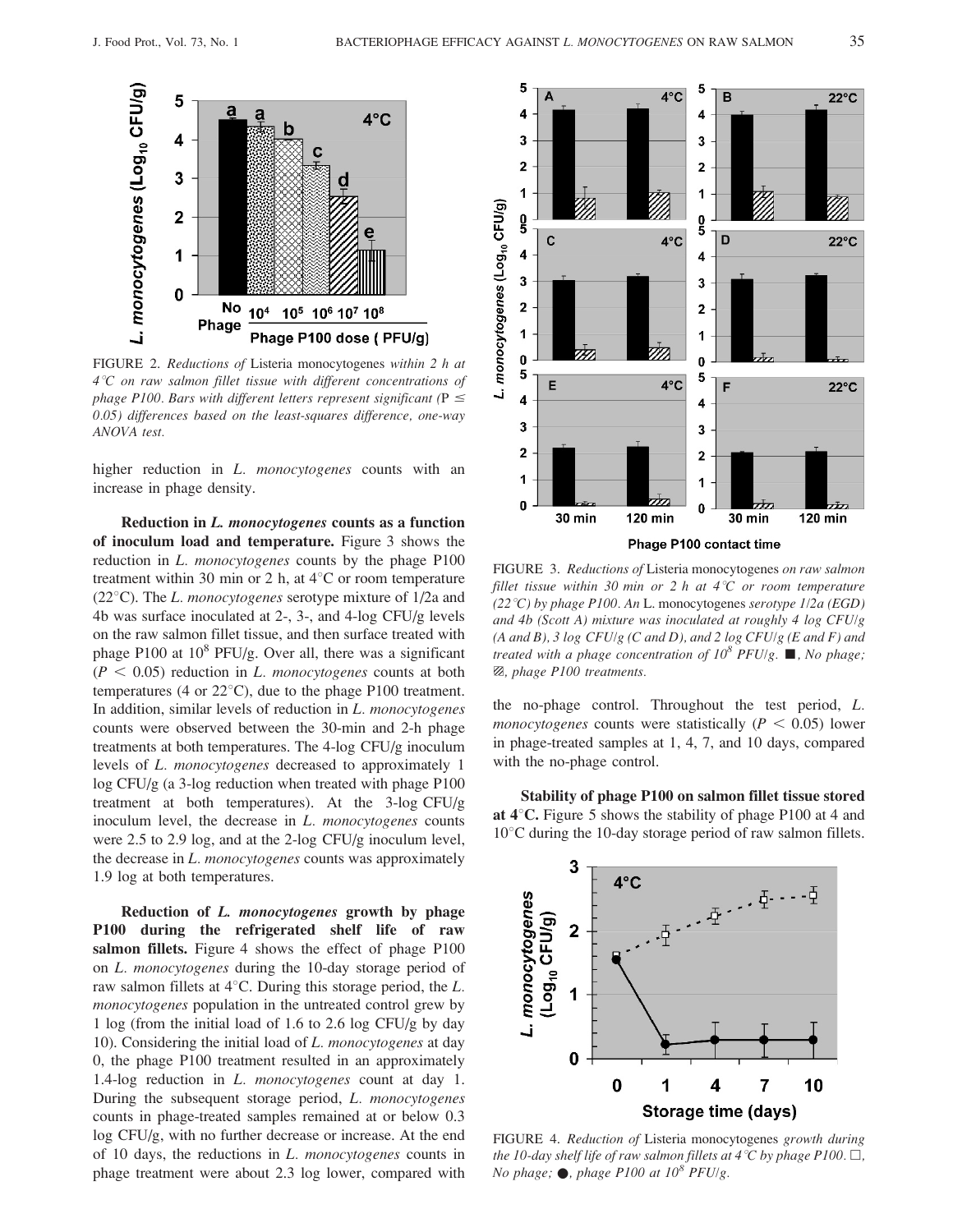

FIGURE 5. Stability of phage P100 during the 10-day shelf life of raw salmon fillet tissue at  $4^{\circ}C$ .

The phage P100 titer was relatively stable on the raw salmon fillet tissue during storage. Of the initial 8 log PFU/ g, there was only a marginal decrease in the phage P100 titer (by 0.6 log PFU/g) at the end of the 10-day storage period on raw salmon fillet tissue samples that were stored at  $4^{\circ}$ C.

#### DISCUSSION

In this study, we have demonstrated that bacteriophage P100 was able to reduce L. monocytogenes counts in a model broth system and on raw salmon fillet tissue, as a function of phage dose, L. monocytogenes inoculum level, and phage contact time and storage temperature. In broth medium, phage P100 was effective at all tested phage concentrations of  $10^4$ , 10<sup>6</sup>, and 10<sup>8</sup> PFU/ml. On salmon fillets, phage efficacy was highly dependent on the phage concentration, i.e., at a higher phage concentration, there was a proportionately higher reduction of L. monocytogenes. At a higher phage concentration of  $10^8$  PFU/g, *L. monocytogenes* counts on fillet tissue were decreased by three orders of magnitude. Guenther et al. (16) reported similar results, and noticed that there were higher magnitudes of L. monocytogenes reductions in broth conditions when compared with solid matrices of ready-to-eat food products, possibly due to better diffusion of phage particles in liquid. In addition, in other phage-challenge studies with Salmonella and Campylobacter, phage densities in the range of  $10^6$  to  $10^8$  PFU/g (or cm<sup>2</sup>) were required for appreciable reductions in host bacterial counts  $(1, 4, 23, 24)$ .

From a food safety application perspective, the ability of the selected phage to target host cells under refrigerated storage is important (20). The activity of a selected phage at a lower temperature depends on its successful adsorption to the host bacterium's surfaces and active function (20, 37). L. monocytogenes cells are able to grow under refrigerated temperature conditions, and are metabolically active at such low temperatures. By using a model broth system, we observed that phage P100 effectively inhibited L. monocytogenes growth at 4, 10, and  $30^{\circ}$ C (Fig. 1). Moreover, no surviving *L. monocytogenes* cells were found in phagetreated broth samples at the end of these experiments. Similar to broth assays, phage P100 was also found equally effective on fillet surfaces at both  $4^{\circ}$ C and room temperature

 $(22^{\circ}C)$ . This is of practical importance because this phage technology can be successfully used in fillet processing: fillets could be stored immediately under refrigeration conditions after listericidal treatment.

While raw salmon may be frequently contaminated with L. monocytogenes, levels of contamination are usually low and limited to 0.1 to 10 CFU/g at the initial stage of contamination, with only sporadic possibilities of this pathogen being isolated in high numbers (14). To yield a measurable count of L. monocytogenes, the efficacy of antimicrobial compounds are normally tested at higher inoculum levels  $(\sim 4 \log CFU/g)$ . On salmon fillet tissue, we tested the effect of phage P100 at L. monocytogenes levels as low as 2 log CFU/g or as high as 4 log CFU/g. Using a centrifugation step, 10 ml of stomached subsample rinses was concentrated to accurately recover the low numbers of surviving L. monocytogenes cells after phage treatment. This was also confirmed by the extraction of inoculated samples with known concentrations of L. monocytogenes by this assay method. This centrifugation step was also useful in significantly reducing phage P100 numbers from the stomached rinses prior to direct plating for L. monocytogenes enumeration. This is evident in Figure 5; the phage application dose of 8 log PFU/g was almost entirely recovered in centrifuged supernatant. Our experiments with different *L. monocytogenes* inoculum loads revealed strong listericidal activity by phage P100 treatment. At inoculum levels of 2, 3, and 4 log CFU/g, the decreases in *L. monocytogenes* populations by phage treatments were approximately 1.8, 2.5, and 3 log CFU/g, respectively. In terms of percentages, the levels of L. monocytogenes reduction at different inoculum levels were approximately 99.9%. At a phage concentration of  $10^8$  PFU/ g, the proportion of number of phage particles available for each host bacterium were  $10^6$ :1,  $10^5$ :1, and  $10^4$ :1 (phage P100:L. monocytogenes) for 2-, 3-, and 4-log CFU/g levels of L. monocytogenes inoculum, respectively. Although the phage particles available for each host bacterium were higher in tissue samples containing less L. monocytogenes inoculum, this did not result in the complete elimination of target L. monocytogenes cells. As explained by Hagens and Offerhaus (17), phage particles at high concentrations may not be near all target host bacterial cells. There were measurable reductions in L. monocytogenes counts at all temperatures within the first 30 min of phage contact time. We did not observe any meaningful differences in L. monocytogenes reductions between 30-min and 2-h contacts with phage P100. Recently, Bigwood et al. (3) used a predictive modeling that suggested that phage particles could decrease the host population significantly  $(\sim 2 \text{ log})$ within 1 h of phage exposure.

The usefulness of a phage in preventing the proliferation of a host bacterium during longer product storage time depends on the stability of phage particles in any particular food matrices and its surface water content for phage mobilization (16, 17). Guenther et al. (16) tested the viability of L. monocytogenes–specific phage A511 on different food matrices, and noticed that phage particles were more stable on ready-to-eat meat products (approxi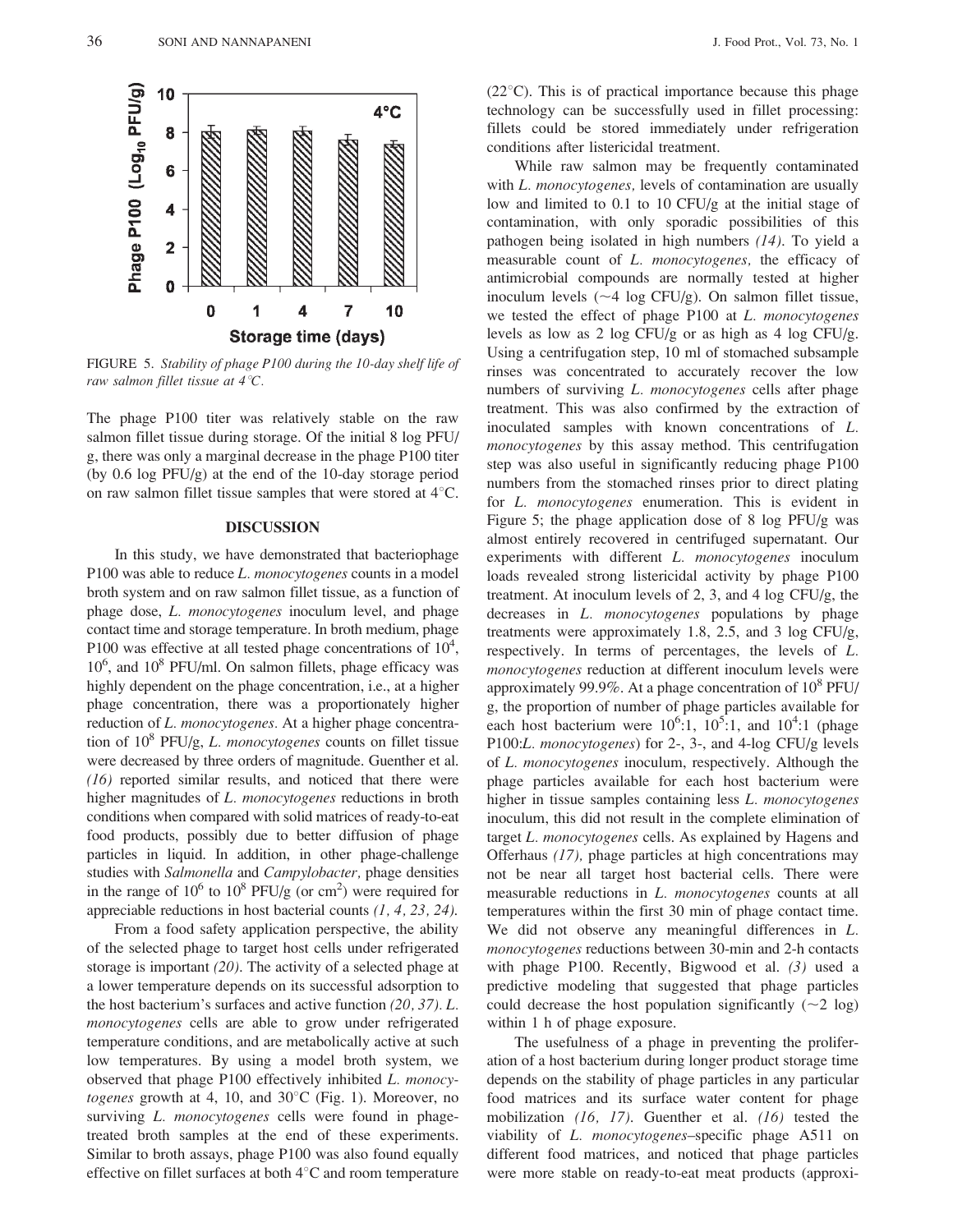mately 0.6-log reductions) compared with cabbage and lettuce (approximately 2-log reductions) during a 6-day storage period. In our study, phage P100 was found stable on salmon fillet tissue surfaces, where phage counts showed a marginal decrease of only 0.6 log after 10 days of storage (Fig. 5). Consequently, on salmon fillets challenged with 2 log CFU/g of L. *monocytogenes* and treated with phage P100, the *L. monocytogenes* population decreased and remained at approximately 0.2 to 0.3 log CFU/g during the 10-day storage period.

In conclusion, this study demonstrates the strong listericidal activity of the generally recognized as safe bacteriophage preparation LISTEX P100 on raw salmon fillet tissue. Since phage preparation is applied in a saline solution, there may not be the quality or appearance defects that are frequently noticeable with the use of other antimicrobial treatments such as chlorine dioxide, ozone, or irradiation (10, 22, 28). However, since phage P100 is highly specific to only *Listeria* spp., there are obstacles to overcome; additional testing and measures are necessary for the suppression and eradication of other harmful pathogens and spoilage microflora. In addition, experiments with whole fillets (to mimic the commercial fillet processing operation) are needed to test the efficacy of phage P100 against the wide range of L. monocytogenes isolates that frequently originate in salmon fillet processing facilities.

### ACKNOWLDEDGMENTS

This research was supported in part by a Food Safety Initiative award to RN by the Mississippi Agricultural and Forestry Experiment Station under project MIS-401100. The authors thank Dr. Steven Hagens of EBI Food Safety, Inc., for providing the bacteriophage preparation LISTEX P100 and for critical review of this manuscript.

#### **REFERENCES**

- 1. Atterbury, R. J., P. L. Connerton, C. E. Dodd, C. E. Rees, and I. F. Connerton. 2003. Application of host-specific bacteriophages to the surface of chicken skin leads to a reduction in recovery of [Campylobacter jejuni. Appl. Environ. Microbiol.](http://www.ingentaconnect.com/content/external-references?article=0099-2240()69L.6302[aid=6431927]) 69:6302–6306.
- 2. Atterbury, R. J., P. L. Connerton, C. E. Dodd, C. E. Rees, and I. F. Connerton. 2003. Isolation and characterization of Campylobacter bacteriophages from retail poultry. [Appl. Environ. Microbiol.](http://www.ingentaconnect.com/content/external-references?article=0099-2240()69L.4511[aid=6431928]) 69: [4511–4518.](http://www.ingentaconnect.com/content/external-references?article=0099-2240()69L.4511[aid=6431928])
- 3. Bigwood, T., J. A. Hudson, and C. Billington. 2009. Influence of host and bacteriophage concentrations on the inactivation of food-borne pathogenic bacteria by two phages. [FEMS Microb. Lett.](http://www.ingentaconnect.com/content/external-references?article=0378-1097()291L.59[aid=9048042]) 291:59–64.
- 4. Bigwood, T., J. A. Hudson, C. Billington, G. V. Carey-Smith, and J. A. Heinemann. 2008. Phage inactivation of foodborne pathogens on cooked and raw meat. [Food Microbiol.](http://www.ingentaconnect.com/content/external-references?article=0740-0020()25L.400[aid=9048041]) 25:400–406.
- 5. Binetti, A. G., and J. A. Reinheimer. 2000. Thermal and chemical inactivation of indigenous Streptococcus thermophilus bacteriophages isolated from Argentinean dairy plants. [J. Food Prot.](http://www.ingentaconnect.com/content/external-references?article=0362-028x()63L.509[aid=3160798]) 63:509–515.
- 6. Bremer, P. J., I. Monk, C. M. Osborne, S. Hills, and R. Butler. 2002. Development of a steam treatment to eliminate Listeria monocytogenes from king salmon (Oncorhynchus tshawytscha). J. Food Sci. 67:2282–2287.
- 7. Bremer, P. J., and C. M. Osborne. 1998. Reducing total aerobic counts and Listeria monocytogenes on the surface of king salmon (Oncorhynchus tshawytscha). [J. Food Prot.](http://www.ingentaconnect.com/content/external-references?article=0362-028x()61L.849[aid=3446568]) 61:849–854.
- 8. Carlton, R. M., W. H. Noordman, B. Biswas, E. D. de Meester, and M. J. Loessner. 2005. Bacteriophage P100 for control of Listeria monocytogenes in foods: genome sequence, bioinformatic analyses, oral toxicity study, and application. [Regul. Toxicol. Pharmacol.](http://www.ingentaconnect.com/content/external-references?article=0273-2300()43L.301[aid=9048039]) 43: [301–312.](http://www.ingentaconnect.com/content/external-references?article=0273-2300()43L.301[aid=9048039])
- 9. Chou, C. H., J. L. Silva, and C. Wang. 2006. Prevalence and typing of Listeria monocytogenes in raw catfish fillets. [J. Food Prot.](http://www.ingentaconnect.com/content/external-references?article=0362-028x()69L.815[aid=8407313]) 69:815–819.
- 10. Crapo, C., B. Himelbloom, S. Vitt, and L. Pedersen. 2004. Ozone efficacy as a bactericide in seafood processing. [J. Aquat. Food Prod.](http://www.ingentaconnect.com/content/external-references?article=1049-8850()13L.111[aid=8045085]) Technol. [13:111–123.](http://www.ingentaconnect.com/content/external-references?article=1049-8850()13L.111[aid=8045085])
- 11. Duffes, F. 1999. Improving the control of Listeria monocytogenes in cold smoked salmon. [Trends Food Sci. Technol.](http://www.ingentaconnect.com/content/external-references?article=0924-2244()10L.211[aid=7993651]) 10:211–216.
- 12. Eklund, M. W., M. E. Peterson, F. T. Poysky, R. N. Paranjpye, and G. A. Pelroy. 2004. Control of bacterial pathogens during processing of cold-smoked and dried salmon strips. [J. Food Prot.](http://www.ingentaconnect.com/content/external-references?article=0362-028x()67L.347[aid=9048038]) 67:347–351.
- 13. Gombas, D. E., Y. Chen, R. S. Clavero, and V. N. Scott. 2003. Survey of Listeria monocytogenes in ready-to-eat foods. [J. Food](http://www.ingentaconnect.com/content/external-references?article=0362-028x()66L.559[aid=4793453]) Prot. [66:559–569.](http://www.ingentaconnect.com/content/external-references?article=0362-028x()66L.559[aid=4793453])
- 14. Gram, L. 2001. Potential hazards in cold-smoked fish: Listeria monocytogenes. J. Food Sci. 66:1072–1081.
- 15. Greer, G. G. 2005. Bacteriophage control of foodborne bacteria. [J.](http://www.ingentaconnect.com/content/external-references?article=0362-028x()68L.1102[aid=7992728]) Food Prot. [68:1102–1111.](http://www.ingentaconnect.com/content/external-references?article=0362-028x()68L.1102[aid=7992728])
- 16. Guenther, S., D. Huwyler, S. Richard, and M. J. Loessner. 2009. Virulent bacteriophage for efficient biocontrol of Listeria monocytogenes in ready-to-eat foods. [Appl. Environ. Microbiol.](http://www.ingentaconnect.com/content/external-references?article=0099-2240()75L.93[aid=9048037]) 75:93–100.
- 17. Hagens, S., and M. L. Offerhaus. 2008. Bacteriophages: new weapons for food safety. Food Tech. 4:46–54.
- 18. Hsu, F. C., Y. S. Shieh, and M. D. Sobsey. 2002. Enteric bacteriophages as potential fecal indicators in ground beef and poultry meat. [J. Food Prot.](http://www.ingentaconnect.com/content/external-references?article=0362-028x()65L.93[aid=3160679]) 65:93–99.
- 19. Hu, Y., K. Gall, A. Ho, R. Ivanek, Y. T. Grohn, and M. Wiedmann. 2006. Daily variability of Listeria contamination patterns in a coldsmoked salmon processing operation. J. Food Prot. [69:2123–2133.](http://www.ingentaconnect.com/content/external-references?article=0362-028x()69L.2123[aid=9048035])
- 20. Hudson, J. A., C. Billington, G. Carey-Smith, and G. Greening. 2005. Bacteriophages as biocontrol agents in food. [J. Food Prot.](http://www.ingentaconnect.com/content/external-references?article=0362-028x()68L.426[aid=7993312]) 68:426–437.
- 21. Kennedy, J. E., Jr., C. I. Wei, and J. L. Oblinger. 1986. Methodology for enumeration of coliphages in foods. [Appl. Environ. Microbiol.](http://www.ingentaconnect.com/content/external-references?article=0099-2240()51L.956[aid=2367211]) 51: [956–962.](http://www.ingentaconnect.com/content/external-references?article=0099-2240()51L.956[aid=2367211])
- 22. Kim, J. M., T. S. Huang, M. R. Marshall, and C. I. Wei. 1999. Chlorine dioxide treatment of seafoods to reduce bacterial loads. [J.](http://www.ingentaconnect.com/content/external-references?article=0022-1147()64L.1089[aid=4852932]) Food Sci. [64:1089–1093.](http://www.ingentaconnect.com/content/external-references?article=0022-1147()64L.1089[aid=4852932])
- 23. Leverentz, B., W. S. Conway, Z. Alavidze, W. J. Janisiewicz, Y. Fuchs, M. J. Camp, E. Chighladze, and A. Sulakvelidze. 2001. Examination of bacteriophage as a biocontrol method for salmonella on fresh-cut fruit: a model study. J. Food Prot. [64:1116–1121.](http://www.ingentaconnect.com/content/external-references?article=0362-028x()64L.1116[aid=3478741])
- 24. Leverentz, B., W. S. Conway, W. Janisiewicz, and M. J. Camp. 2004. Optimizing concentration and timing of a phage spray application to reduce Listeria monocytogenes on honeydew melon tissue. [J. Food](http://www.ingentaconnect.com/content/external-references?article=0362-028X()67L.1682[aid=6602317]) Prot. [67:1682–1686.](http://www.ingentaconnect.com/content/external-references?article=0362-028X()67L.1682[aid=6602317])
- 25. Neetoo, H., M. Ye, and H. Chen. 2008. Potential antimicrobials to control Listeria monocytogenes in vacuum-packaged cold-smoked salmon pate and fillets. [Int. J. Food Microbiol.](http://www.ingentaconnect.com/content/external-references?article=0168-1605()123L.220[aid=9048034]) 123:220–227.
- 26. Norton, D. M., M. A. McCamey, K. L. Gall, J. M. Scarlett, K. J. Boor, and M. Wiedmann. 2001. Molecular studies on the ecology of Listeria monocytogenes in the smoked fish processing industry. [Appl.](http://www.ingentaconnect.com/content/external-references?article=0099-2240()67L.198[aid=3099417]) [Environ. Microbiol.](http://www.ingentaconnect.com/content/external-references?article=0099-2240()67L.198[aid=3099417]) 67:198–205.
- 27. Ozer, N. P., and A. Demirci. 2006. Electrolyzed oxidizing water treatment for decontamination of raw salmon inoculated with Escherichia coli O157:H7 and Listeria monocytogenes Scott A and response surface modeling. J. Food Eng. 72:234–241.
- 28. Ozer, N. P., and A. Demirci. 2006. Inactivation of Escherichia coli O157:H7 and Listeria monocytogenes inoculated on raw salmon fillets by pulsed UV-light treatment. [Int. J. Food Sci. Technol.](http://www.ingentaconnect.com/content/external-references?article=0950-5423()41L.354[aid=8629298]) 41:354–360.
- 29. Petty, N. K., T. J. Evans, P. C. Fineran, and G. P. Salmond. 2007. Biotechnological exploitation of bacteriophage research. [Trends](http://www.ingentaconnect.com/content/external-references?article=0167-7799()25L.7[aid=9048033]) [Biotechnol.](http://www.ingentaconnect.com/content/external-references?article=0167-7799()25L.7[aid=9048033]) 25:7–15.
- 30. Plunkett, G., III, D. J. Rose, T. J. Durfee, and F. R. Blattner. 1999. Sequence of Shiga toxin 2 phage 933W from Escherichia coli O157:H7:Shiga toxin as a phage late-gene product. [J. Bacteriol.](http://www.ingentaconnect.com/content/external-references?article=0021-9193()181L.1767[aid=8250740]) 181: [1767–1778.](http://www.ingentaconnect.com/content/external-references?article=0021-9193()181L.1767[aid=8250740])
- 31. Sakaguchi, Y., T. Hayashi, K. Kurokawa, K. Nakayama, K. Oshima, Y. Fujinaga, M. Ohnishi, E. Ohtsubo, M. Hattori, and K. Oguma. 2005. The genome sequence of Clostridium botulinum type C neurotoxin–converting phage and the molecular mechanisms of unstable lysogeny. [Proc. Natl. Acad. Sci. USA](http://www.ingentaconnect.com/content/external-references?article=0027-8424()102L.17472[aid=9048032]) 102:17472–17477.